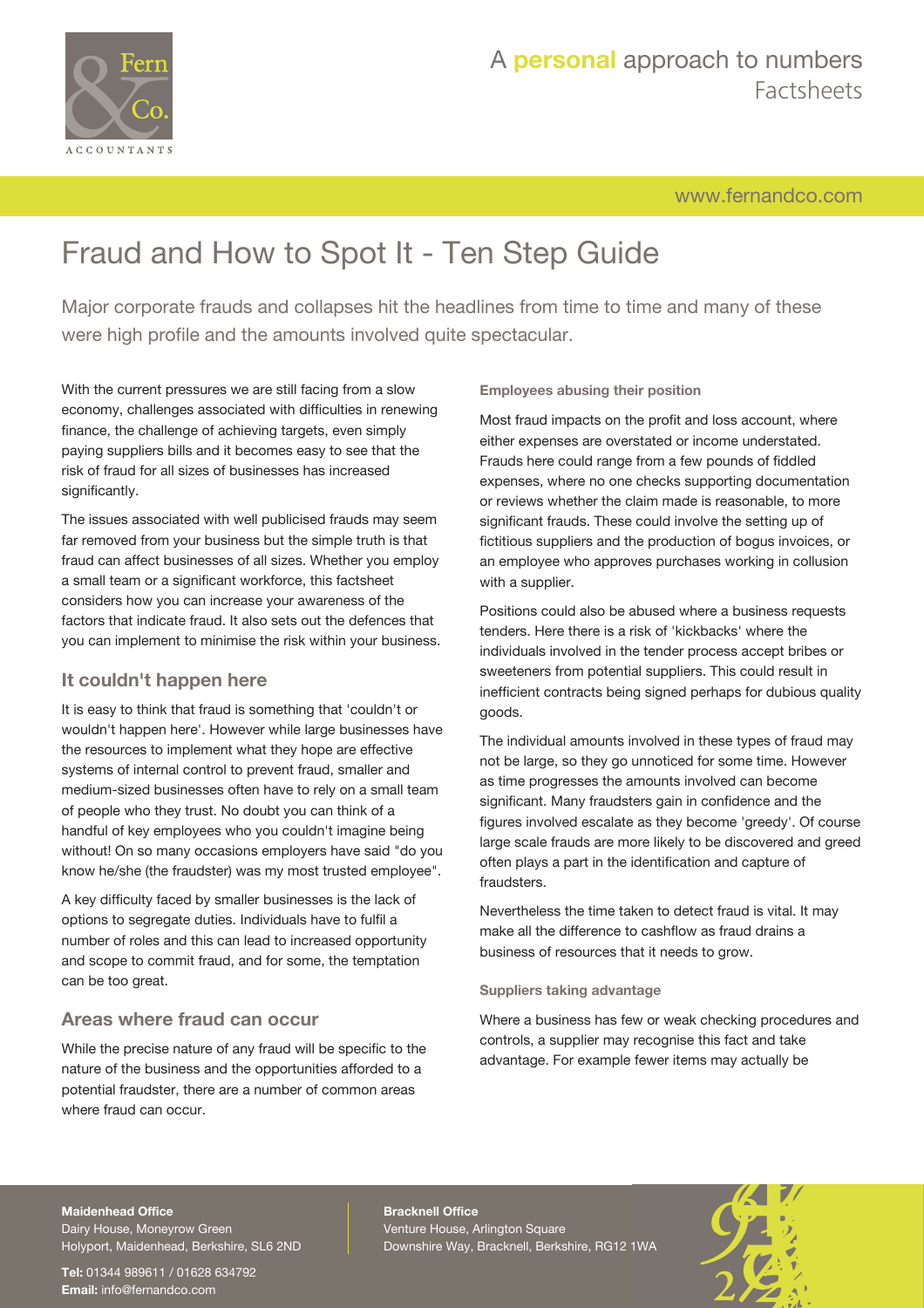

# A **personal** approach to numbers Factsheets

# [www.fernandco.com](http://www.fernandco.com)

delivered than those included on the delivery note. Invoices may include higher quantities or prices than those delivered and agreed.

This highlights the importance of checking both delivery notes and invoices and following up any discrepancies promptly.

#### **Other risk areas**

Theft of confidential information such as client or customer lists or intellectual property such as an industrial process could cause a business untold problems if these are stolen by disgruntled employees. There have even been examples of these being copied onto a smart phone!

Information could also be vulnerable to attack from outside. Advances in technological developments mean that businesses need to consider IT related risks. Nowadays it is often believed that the computer is always right, so fewer manual checks are completed generally within the organisation as a result.

Certain types of organisation are at greater risk of fraud, for example those that are cash based can be more vulnerable due to the difficulties in implementing effective controls over cash. Similarly businesses that deal in attractive consumer goods are at increased risk.

### **Examples**

#### **J F Bogus & Sons**

You might think that this could never happen to you but if your trusted bookkeeper presents you with an invoice and a cheque to sign, just how hard do you look at the invoice? The amount might be relatively small and is of course supported by an invoice. You have to sign the cheque in a hurry as you won't be in tomorrow and it's 5.15pm. Your bookkeeper will fill the payee line in before the cheque is sent out.

Ultimately, your year end figures just don't look quite right and subsequent investigations identify missing invoices and eventually, that the bookkeeper has been making these cheques payable to himself.

#### **Sporting life!**

Stock controls were put to the test in the sportswear and equipment business that showed up too many discrepancies between computerised stock and that actually counted at the year end. The differences could not be explained and eventually surveillance was used to monitor the warehouse.

Revealing footage showed the cleaners adding various bats, balls and kit to the bin bags full of rubbish removed each evening!

Businesses that are growing rapidly may also be more susceptible to fraud. When both company resources and directors personally are stretched to capacity, it is even more difficult to maintain an overview. Indicators of fraud may go unnoticed.

#### **Does anyone know where Sid is?**

Imagine the surprise a director of a local manufacturing company had when he handed out the payslips to his workforce and two were left over! His financial controller, who had never missed handing these out previously, had been taken ill and could not come into work. Subsequent investigations revealed that for some time, this much trusted staff member had created fictitious employees and had been paying the wages into his own bank account.

# **Ten step guide to preventing and detecting fraud**

Given the wide range of fraud that could be committed, what steps can you take to minimise the risk of fraud being perpetrated within your organisation? Consider our top ten tips for detecting and preventing fraud.

### **Maidenhead Office**

Dairy House, Moneyrow Green Holyport, Maidenhead, Berkshire, SL6 2ND

**Tel:** 01344 989611 / 01628 634792 **Email:** [info@fernandco.com](mailto:info@fernandco.com)

**Bracknell Office** Venture House, Arlington Square Downshire Way, Bracknell, Berkshire, RG12 1WA